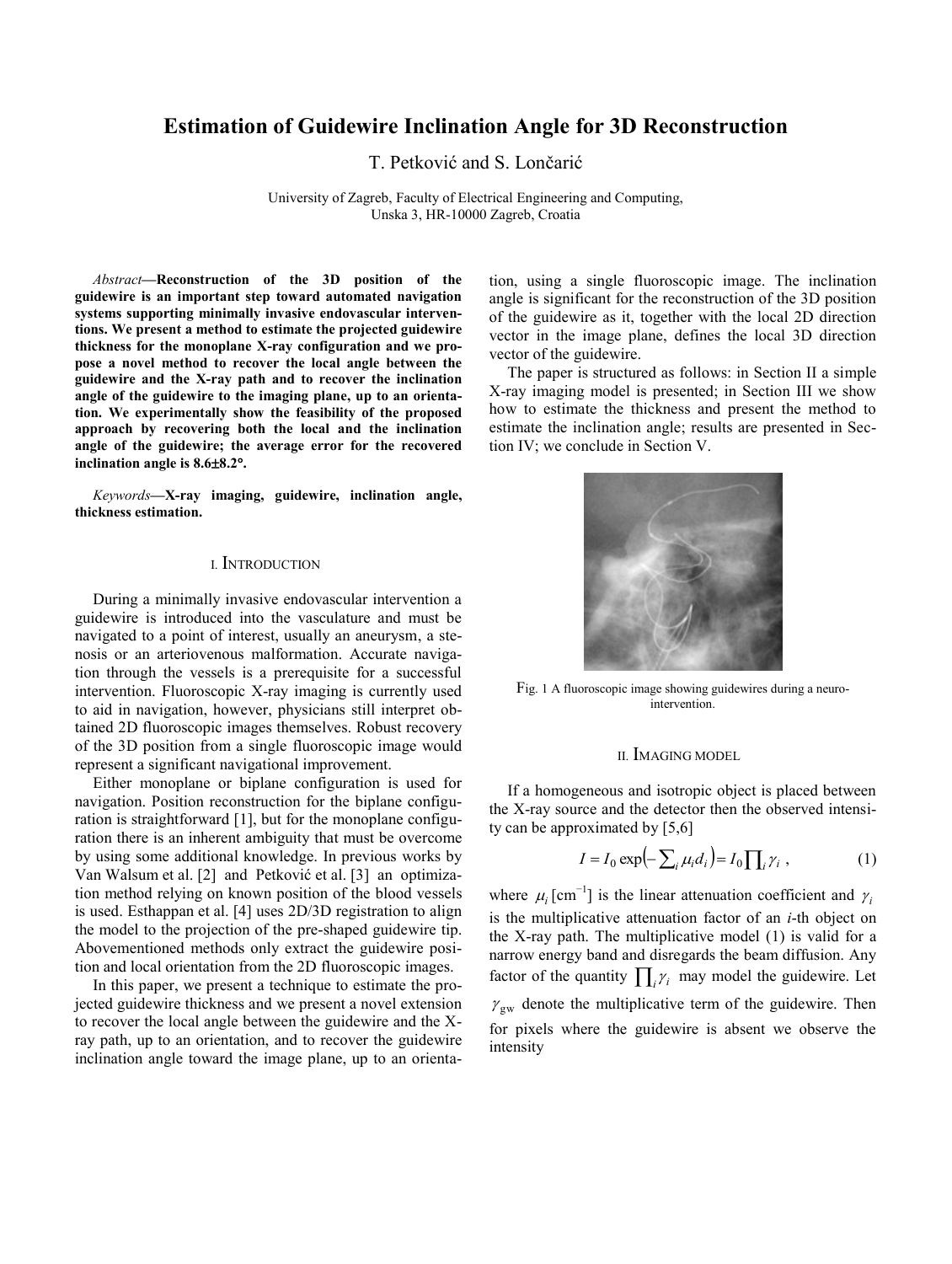$$
I_1 = I_0 \prod_i \gamma_i \tag{2}
$$

and for pixels where the guidewire is present we observe the intensity

$$
I_2 = I_0 \exp\left(-\sum_i \mu_i d_i\right) \exp\left(-\mu_{\rm gw} d_{\rm gw}\right) = I_1 \gamma_{\rm gw} \,. \tag{3}
$$

The imaging model is multiplicative in intensity and is summarized by Equations [\(2\)](#page-1-0) and [\(3\)](#page-1-1). The multiplicative nature causes the contrast variation along the length of the guidewire; from this contrast variation the projected thickness and the inclination angle can be recovered using a single fluoroscopic image.

## III. THICKNESS AND ANGLE RECOVERY

Let's assume the values [\(2\)](#page-1-0) and [\(3\)](#page-1-1) are known. Using division the multiplicative term  $\gamma_{\rm gw}$  can be recovered,

$$
\frac{I_2}{I_1} = \frac{I_1 \gamma_{\rm gw}}{I_1} = \gamma_{\rm gw} ,
$$
 (4)

and an estimate of the projected guidewire thickness  $d_{gw}$ can be obtained as

$$
d_{\rm gw} = -\frac{1}{\mu_{\rm gw}} \log \gamma_{\rm gw} \,. \tag{5}
$$

Note that  $d_{gw}$  given by [\(5\)](#page-1-2) is the length of the path Xrays travel to pass through the guidewire and is not equal to the guidewire diameter  $2r$  (Fig. [2\)](#page-1-3). Also, to recover  $d_{gw}$  in real-world units the value of  $\mu_{gw}$  [cm<sup>-1</sup>] must be known, thus used imaging system must be calibrated and guidewire parameters must be known. However, if we are interested in recovering only local angles between the guidewire and Xrays then the value of  $\mu_{gw}$  [cm<sup>-1</sup>] is not needed.

Consider the geometry shown in Fig. [2.](#page-1-3) To recover the local angle  $\alpha$  between the guidewire and an X-ray we use

$$
2r = d_{\rm gw} \cos(\alpha) \,, \tag{6}
$$

so the diameter  $2r$  must be known. However, by using  $(5)$ we obtain

$$
\cos(\alpha) = \frac{2r}{d_{\text{gw}}} = \frac{\log \gamma_{\text{gw,min}}}{\log \gamma_{\text{gw}}},\tag{7}
$$

and the term  $\mu_{gw}$  disappears, therefore the angle  $\alpha$  can be recovered from the un-calibrated data. The value of  $\gamma_{\text{gw,min}}$ 

<span id="page-1-1"></span><span id="page-1-0"></span>

<span id="page-1-3"></span>Fig. 2 Geometry of an intersection between the guidewire and an X-ray. Note that the solution is not unique, there are two rays that yield the same value of projected thickness  $d_{gw}$ .

that is tied to the diameter  $2r$  can be estimated using the same data.

Once the local angle  $\alpha$  is known the inclination angle  $\theta$ can be obtained as

<span id="page-1-6"></span>
$$
\theta = 90^{\circ} + \alpha - \beta , \qquad (8)
$$

<span id="page-1-4"></span>but only up to an orientation, as the guidewire can have either falling or raising slope (Fig. [2\)](#page-1-3). The angle  $\beta$  is the angle between X-ray and the image plane and is determined by the C-arm geometry.

<span id="page-1-2"></span>The value  $I_2$  is measured directly from the input X-ray image from pixels that are identified as the guidewire by some segmentation procedure, e.g. as described in [\[7](#page-3-6)[,8](#page-3-7)[,9,](#page-3-8) [10\]](#page-3-9). Then, using the values of adjacent background pixels the value  $I_1$  must be estimated as it cannot be measured directly.

Therefore, the proposed method to recover the inclination angle of the guidewire from a single X-ray image is comprised of the following steps:

- 1. segmentation of the guidewire in the X-ray image and measurement of intensity values  $I_2$ ,
- 2. estimation of the background values  $I_1$  using intensity values adjacent to pixels identified in step 1,
- 3. computing the ratio [\(4\)](#page-1-4) and estimating the value of  $\gamma_{\text{gw,min}}$ , and
- 4. estimation of angles  $\alpha$  and  $\theta$  using Eqs. [\(7\)](#page-1-5) and [\(8\)](#page-1-6).

<span id="page-1-5"></span>For the step one of the implementation we use our previous work, the adaptive vesselness measure [\[9\]](#page-3-8), which yields both the segmentation and the local guidewire direction in 2D. Combining this information with the estimated  $\theta$  defines the local guidewire direction vector in 3D. Background  $I_1$  is estimated as an arithmetic mean of adjacent pixels on both sides of the segmented guidewire.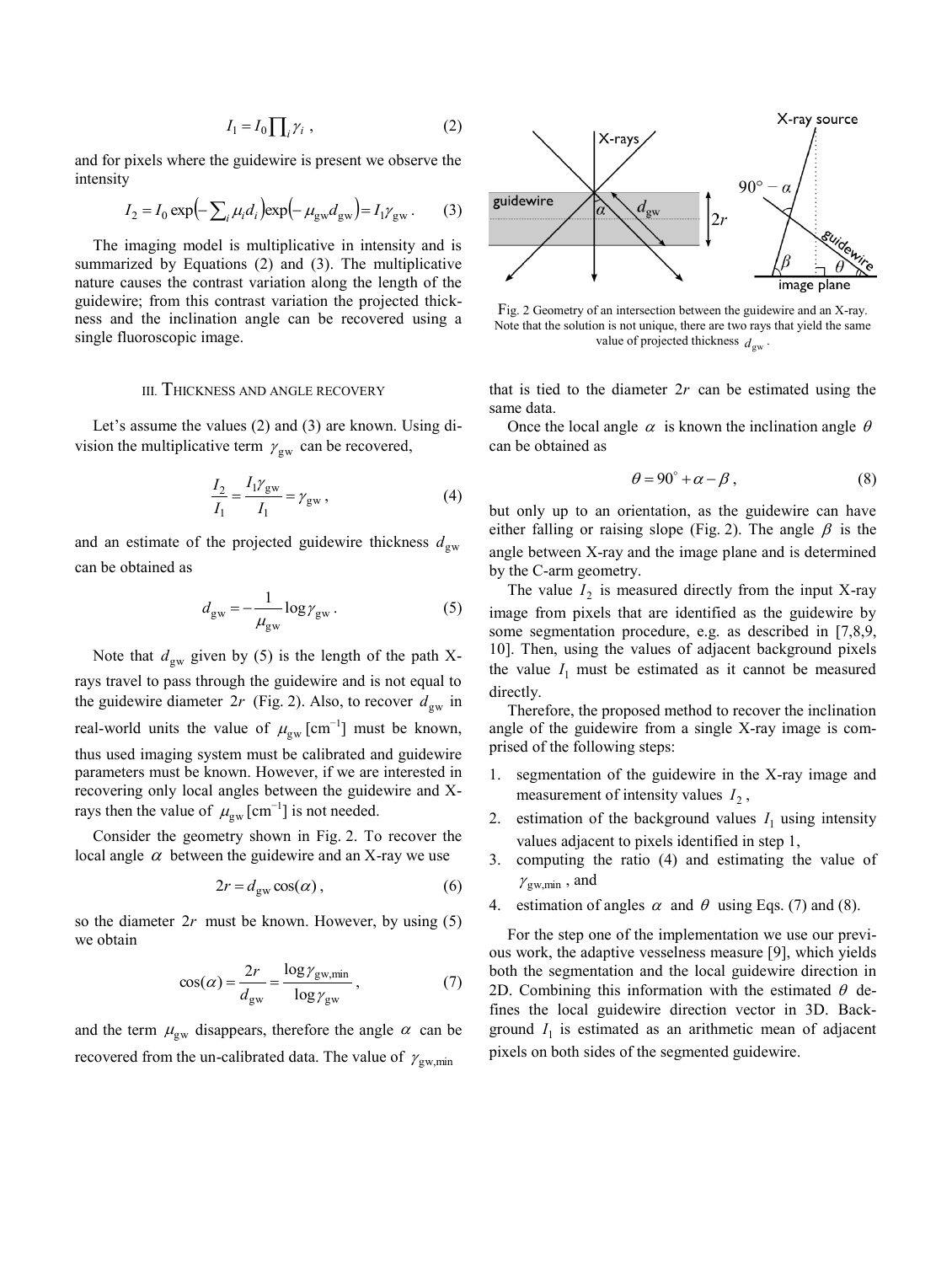# IV. RESULTS AND DISCUSSION

To determine if the proposed estimation scheme for the inclination angle can be used a trial phantom image was acquired. Acquisition was done using Philips Allura X-ray imaging system with pixel size  $0.217$  mm and  $1016\times1016$ image resolution. The guidewire was placed so it forms a large circle that is located mostly in a plane orthogonal to the imaging plane, starting with an inclination angle of about  $40^{\circ}$  sloping downward toward the image plane (Fig. [3\)](#page-2-0). For this placement we expect the projected thickness to vary along the guidewire length thus indicating the local guidewire orientation relative to X-ray paths, and to cover whole range of inclination angles of interest.

The segmented guidewire in 2D is shown in Fig. [4](#page-2-1) (computed as described in [\[9\]](#page-3-8)). Detail of the segmentation is shown in Fig. [5:](#page-2-2) the value  $I_2$  is measured directly from the input X-ray image at the guidewire centerline (yellow); the value  $I_1$  is estimated as arithmetic mean of adjacent pixels on both sides of the guidewire (red). Note that if an X-ray image sequence is available then the Kalman filter approach of [\[10\]](#page-3-9) can be used for improved temporal estimation of the background intensity  $I_1$ .

The projected thickness estimate computed directly using  $I_1$  and  $I_2$  must be smoothed as the initial estimate based on single pixel values is too noisy for practical use (Fig. [6,](#page-2-3) thin line). This effect is both due to present noise and due to suboptimal placement of the guidewire centerline (pixel instead of sub-pixel precision). However, applying a smoothing spline with parameter  $p = 0.01$  significantly improves the result (Fig. [6,](#page-2-3) thick line). Note the thickness estimate is noisy but is varying along the length of the guidewire as expected; there are two sharp increases in the estimated thickness corresponding to the raising and the falling slopes of the circle the guidewire forms.

The value of  $\gamma_{\text{gw,min}}$  must be estimated from the projected thickness estimate. For this experiment we have manually estimated  $\gamma_{\text{gw,min}} = 0.9$  using the value at the central position between two peaks; this position corresponds to the segment parallel to the imaging plane. Note that due to noise and disregarded partial volume and beam diffusion effects the value of 0.9 is not the minimum value so cos of Eq. [\(7\)](#page-1-5) is not well-defined for all data points.

For the practical use of the proposed technique the estimation procedure for  $\gamma_{\text{gw,min}}$  must be automated: if the position of the blood vessels is known then it may be estimated using the known blood vessel angle and the assumption the guidewire has the same direction as blood vessels.



<span id="page-2-0"></span>Fig. 3 Imaging geometry (3DRA reconstruction, imaging plane).



Fig. 4 Segmented guidewire (adaptive vesselness map).

<span id="page-2-1"></span>

Fig. 5 Detail showing segmented guidewire centerline and adjacent pixels on both sides of the guidewire (transition area of about 3 px excluded). Note the contrast variation along the length of the guidewire and the peak at the point of maximum curvature.

<span id="page-2-2"></span>

<span id="page-2-3"></span>Fig. 6 Smoothed thickness estimate (initial estimate is shown as thin blue line).